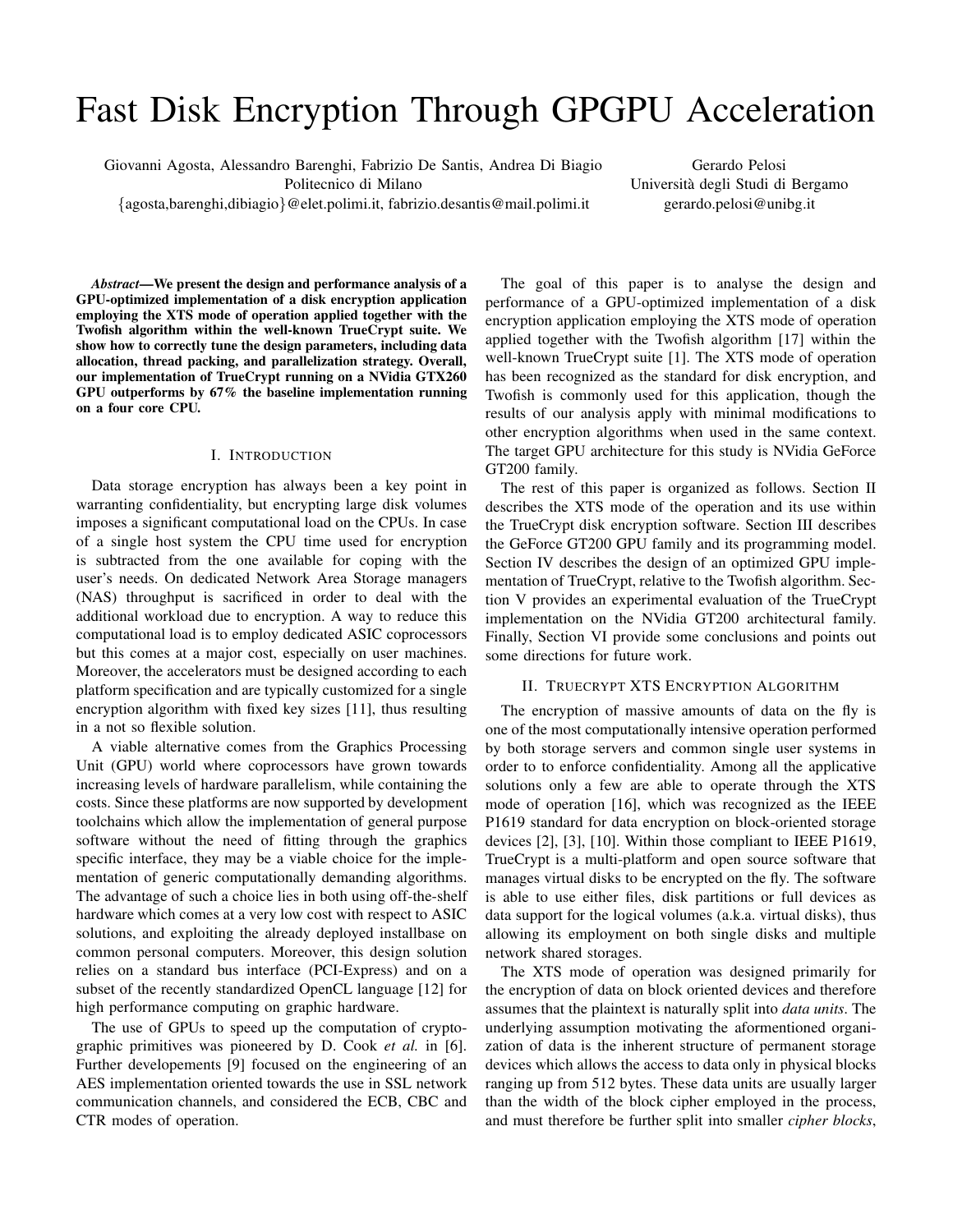

Fig. 1. XTS Encryption Mode block diagram [3]

which must have a size that fits exactly the input data size of the encryption algorithm.

The tweakable codebook mode of operation XTS, shown in Figure 1, exploits the Xor-Encrypt-Xor design [16] to obtain resilience against the wider range of correlation and distinguishing attacks [8] made feasible by the large amount of encrypted data available to the attacker.

The input of the encryption mode is represented by both the plaintext P, split into data units  $P_n$ , and the positional indices  $n$  of the data units within the logical volume. The enciphered data unit  $C_n$  is obtained through three steps, which act blockwise on the input data. At first, the input block  $P_{n,i}$  is whitened through xor-ing with an appropriate position-dependent pad  $w_{n,i}$ . Then, the result is encrypted using the chosen symmetric encryption algorithm with the primary encryption key  $k_1$ . After the encryption, the output is whitened again with the same pad  $w_{n,i}$  to obtain  $C_{n,i}$ .

As depicted in Figure 1, the whitening pad  $w_{n,i}$  is obtained in two steps. At first, the data unit index  $n$  is enciphered with a secondary key  $k_2$ . The output of the encryption  $\bar{n}$  is interpreted as an element of  $\mathbb{Z}_{2^{128}} \simeq \mathbb{Z}_2(\alpha)$ , where:

$$
\mathbb{Z}_2(\alpha) = \{ \beta | \beta = \theta_0 \alpha^{127} + \ldots + \theta_j \alpha^{127 - j} + \ldots + \theta_{127} \}
$$

with  $\forall j, j \in \{0, \ldots, 127\}$   $\theta_j \in \mathbb{Z}_2$  and  $\alpha \in \mathbb{Z}_{2^{128}} \setminus \mathbb{Z}_2$  is the primitive element of  $\mathbb{Z}_{2^{128}}$  such that  $\alpha^{128} + \alpha^7 + \alpha^2 + \alpha + 1 = 0$ with binary representation  $\alpha = (00 \dots 010)_2$ . This value is used to obtain the whitening pads  $w_{n,i}$  for all cipher blocks  $P_{n,i}$  within a data unit  $P_n$ , through multiplying it in  $\mathbb{Z}_{2^{128}}$ by  $\alpha^i$ , where i is the sequence number of cipher block  $P_{n,i}$ within  $P_n$ .

The TrueCrypt framework limits the number of data units enciphered with a single call to the encryption primitive to

512, that is, every call encrypts a chunk of 256 KB from the plaintext. While this is not an explicit constraint imposed by the standard, it has multiple advantages. First of all, it represents a tradeoff between the dynamic memory footprint and the performance gain from enhanced data locality of the memory segment. Moreover, since the ciphertext will be written directly onto the physical storage device, and the Operating System clusters consecutive write operations, it is sensible [19] to choose the plaintext chunk passed to the encryption primitive as a multiple of the largest possible physical block size (starting from 512 bytes up). Since the actual physical device may be composed of an array of redundant disks (RAID), the physical block size may ramp up to 128 KB. On the other hand, a physical device composed by a single disk has a physical block size of 4 KB. A 256 KB sized plaintext chunk represents a well-known best practice trade-off between underfilled calls to the encryption primitive and the risk of handling a single physical block encryption through multiple calls, thus harming disk writing throughput.

Truecrypt offers the possibility to choose the encryption algorithm  $E$  among the three best candidates of the NIST AES Contest: AES [7], Twofish [17] and Serpent [4]. All the algorithms are employed with 256 bit wide keys in order to compensate the potential risk of correlation attacks which could be lead owing to the large quantity of enciphered material. The size of the input to all the available encryption algorithms is 128 bits, therefore resulting in 32 cipher blocks per data unit. In this paper, we chose Twofish as the encryption algorithm, since it has the advantage of being faster than AES when used with 256 bit wide keys [18] while retaining the same, very high, security margin.

Algorithm II.1 summarizes the XTS mode of operation implemented by the TrueCrypt toolkit. III. PROGRAMMABLE <sup>G</sup>RAPHICS <sup>P</sup>ROCESSING <sup>U</sup>NITS

In recent times, Graphics Processing Units (GPUs) have been considered a potential source of computational power for non-graphical applications, due to the ongoing evolution of their programming interfaces and their appealing costperformance figures of merit. Pioneering works attempted to adapt "general purpose" applications using graphic rendering APIs (OpenGL and DirectX) since they were the only way to tap into the GPU computational resources [15].

## *A. The NVIDIA GT200 Architectures*

Modern GPUs now include hundreds of processing elements grouped in a hierarchical structure. In our case, the NVIDIA GT200 GPU series provides a set of independent multithreaded streaming multiprocessors. Figure 2 shows an overview of the NVIDIA GT200 streaming processors array which is the part of the GPU architecture responsible for the general purpose computation. Each streaming multiprocessor is composed by a set of 8 streaming processors, two special functional units and a multithreaded instruction issue unit (respectively indicated as SP, SFU and MT-Issue in Figure 2). A SP is a fully pipelined single-issue core with two ALUs and a single floating point unit (FPU). SFUs are dedicated to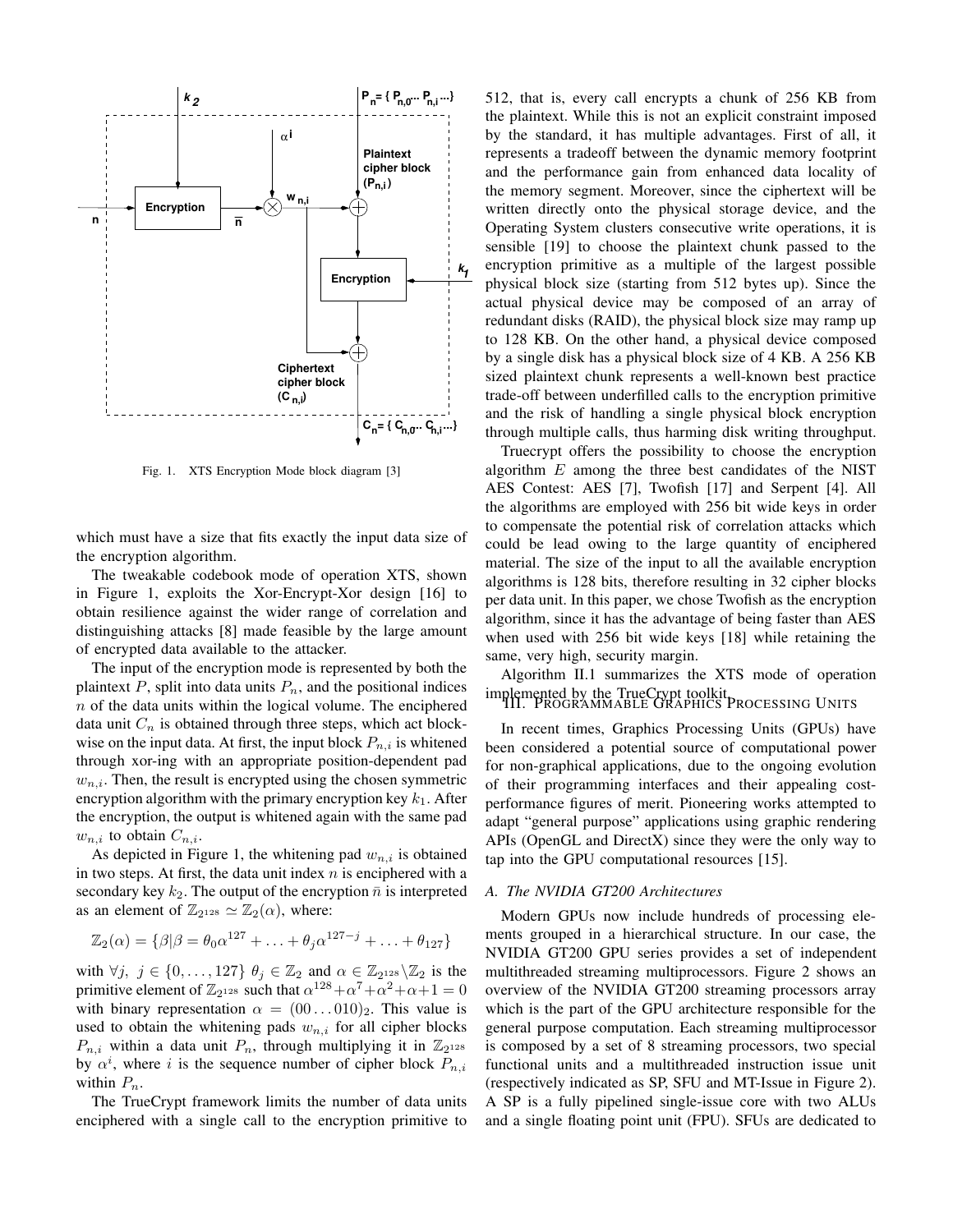

Fig. 2. Sketch of the NVIDIA GT200 streaming processors array architecture: each Texture/Processor Cluster contains three stream multiprocessors. In turn, each stream multiprocessor is composed of eight streaming processor cores (SP), plus two special function units (SFU). Shared memory is local to each stream multiprocessor.

**Algorithm II.1**: TrueCrypt XTS Encryption Mode Algorithm.

- **Input**:  $P = (P_d, P_{d+1}, \ldots, P_{d+t})$ : input plaintext chunk as a sequence of  $t$  data units. [d, d+t]: range of data unit indices of the whole plaintext to be encrypted through multiple calls to the algorithm.  $k_1$ : primary encryption key.  $k_2$ : secondary key.
- **Output**:  $C = (C_d, C_{d+1}, \ldots, C_{d+t})$  output ciphertext chunk.
- **Data:**  $E(p, k)$ : symmetric encryption function on plaintext p using key k.  $t = 512$ : number of data units in a plaintext chunk.

 $m = 32$ : number of cipher blocks per data unit.

 $P_n = (P_{n,0}, \ldots, P_{n,m-1}), C_n =$  $(C_{n,0}, \ldots, C_{n,m-1}) \ \forall \ n \in [d, d+t].$ **1 begin 2 for**  $n \leftarrow d$  **to**  $d + t$  **do 3**  $\bar{n} \leftarrow E(n, k_2)$ **4 for**  $i \leftarrow 0$  **to**  $m-1$  **do**  $w_{n,i} \leftarrow \bar{n} \otimes \alpha^i$ **5** 6  $C_{n,i} \leftarrow E(w_{n,i} \oplus P_{n,i}, k_1) \oplus w_{n,i}$ **<sup>7</sup> return** C **8 end**

the computation of transcendental functions and pixel/vertex manipulations. The MT-Issue unit is in charge of mapping active threads on the available SPs.

A multiprocessor is able to concurrently execute groups of 32 threads called *warps*. Since each thread in a warp has its

own control flow, their execution paths may diverge due to the independent evaluation of conditional statements; when this happens, the warp serially executes each path. When the warp is executing a given path, all threads that have not taken that path are disabled. If the control flows converge again, the warp is able to return to a single, parallel execution of all threads. Each multiprocessor executes warps much like the *Single Instruction Multiple Data* (SIMD) paradigm, as every thread is assigned to a different SP and every active thread executes the same instruction on different data. The MT-Issue unit weaves threads into warps and schedules an active warp for execution, using a round-robin policy with aging.

Streaming multiprocessors are in turn grouped in Texture Processor Clusters (TPC). Each TPC includes three streaming multiprocessors in the GT200 architecture.

Finally, the NVIDIA GPU on-board memory hierarchy includes registers (private to each SP), on-chip memory and off-chip memory. The on-chip memory is private to each multiprocessor, and is split into a very small instruction cache, a read-only data cache, and 16 KB of addressable shared data, respectively indicated as I-cache, C-cache and Shared Memory in Figure 2. This shared memory is organized in 16 banks that can be concurrently accessed, each bank having a single read/write port.

## *B. CUDA Programming Model*

The Compute Unified Device Architecture (CUDA) [13], [14], proposed by NVIDIA for its G80, G92 and GT200 graphics processors, exposes a programming model that integrates host and GPU code in the same C++ source files. The main programming structure supporting parallelism is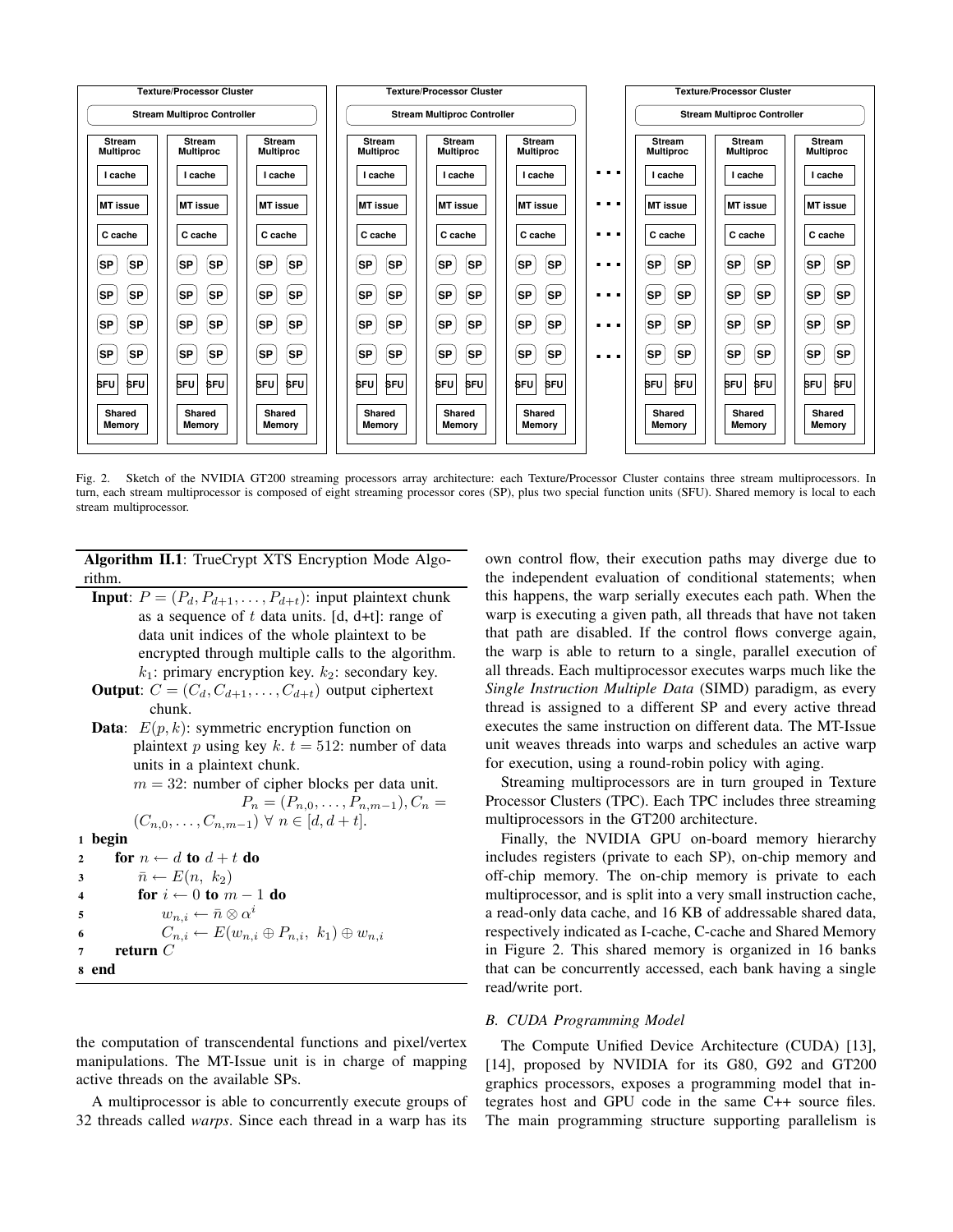an explicitly parallel function invocation (*kernel*) which is executed by a user-specified number of threads. Every CUDA kernel is explicitly invoked by host code and executed by the device, while the host-side code continues the execution asynchronously after instantiating the kernel. The programmer is provided with a specific synchronizing function call to wait for the completion of the active asynchronous kernel computation.

The CUDA programming model abstracts the actual parallelism implemented by the hardware architecture, providing the concepts of *block* and *thread* to express concurrency in algorithms. A block captures the notion of a group of concurrent threads. Blocks are required to execute independently, so that it has to be possible to execute them in any order (in parallel or in sequence). Therefore, the synchronization primitives semantically act only among threads belonging to the same block. Intra-block communications among threads use the *logical shared memory* associated with that block.

Since the architecture does not provide support for messagepassing, threads belonging to different blocks must communicate through *global memory*. The global memory is entirely mapped to the off-chip memory. The concurrent accesses to logical shared memory by threads executing within the same block are supported through an explicit barrier synchronization primitive.

A kernel call-site must specify the number of blocks as well as the number of threads within each block when executing the kernel code. The current CUDA programming model imposes a capping of 512 threads per block.

The mapping of threads to processors and of blocks to multiprocessors is mainly handled by hardware controller components. Two or more blocks may share the same multiprocessor through mechanisms that allow fast context switching depending on the computational resources used by threads and on the constraints of the hardware architecture. The number of concurrent blocks managed by a single multiprocessor is currently limited to 8.

In addition to the logical shared memory and the global memory, in the CUDA programming model each thread may access a *constant* memory. An access to this read-only memory space is faster than one to global memory, provided that there is sufficient access locality since constant memory is implemented as a region of global memory fit with an onchip cache. Finally, another portion of the off-chip memory may be allocated as a *local memory* that is used as thread private resource. Since the local memory access is slow, the shared memory also serves as an explicitly managed cache – though it is up to the programmer to warrant that the local data being saved in shared memory are not accessed by other threads. Shared memory comes in limited amounts (threads within each block typically share 16 KB of memory) hence, it is crucial for performance for each thread to handle only small chunks of data.

## IV. DESIGN OF XTS ENCRYPTION MODE FOR GT200 **ARCHITECTURE**

In this section we address the task of engineering the encryption primitive implemented in TrueCrypt to exploit the computational power of the GT200 architecture. We firstly analyse the algorithm in order to highlight the potentially parallelizable sections and identify the parallelization strategies, and then we explore the parameter space proper of both the target application and the chosen hardware architecture, to select the most efficient solution. The main parameters exposed by the CUDA programming model are the allocation of data to the memory hierarchy of the device and the packing of threads into thread blocks.

During the following discussion, we will focus on a single choice for the encryption function  $E$ , i.e. Twofish, but similar considerations may be done for both the AES and Serpent algorithms.

| Algorithm IV.1: Parallel TrueCrypt XTS Encryption Mode |  |  |
|--------------------------------------------------------|--|--|
| Algorithm.                                             |  |  |

```
Input: P = (P_d, P_{d+1}, \ldots, P_{d+t}): input plaintext chunk
          as a sequence of t data units. [d, d+t]: range of
          data unit indices of the whole plaintext to be
          encrypted through multiple calls to the algorithm.
          k_1: primary encryption key. k_2: secondary key.
  Output: C = (C_d, C_{d+1}, \ldots, C_{d+t}) output ciphertext
            chunk.
  Data: E(p, k): symmetric encryption function on
         plaintext p using key k. t = 512: number of data
         units in a plaintext chunk.
         m = 32: number of cipher blocks per data unit.
                          P_n = (P_{n,0}, \ldots, P_{n,m-1}), C_n =(C_{n,0}, \ldots, C_{n,m-1}) \ \forall \ n \in [d, d+t].N = (N_0, N_1, \ldots, N_t): encrypted data units
         indices.
1 begin
2 memCopyToGPU(P,d,k_1,k_2)3 foreach j \in [0, t] do
4 N_j \leftarrow E(d+j, k_2)5 foreach j \in [0, t] do
6 foreach i \in [0, m - 1] do
              w_{d+j,i} \leftarrow N_j \otimes \alpha^i7
8 C_{d+j,i} \leftarrow E(w_{d+j,i} \oplus P_{d+j,i}, k_1) \oplus w_{d+j,i}9 memCopyToHost(C)
10 return C
11 end
```
## *A. Parallelization Strategy*

To maintain compatibility with the TrueCrypt infrastructure, and to avoid the loss of performance and portability due to variable plaintext chunk sizes (see Section II), the described implementation processes plaintext chunks of 256 KB (with the associated unique data unit indices).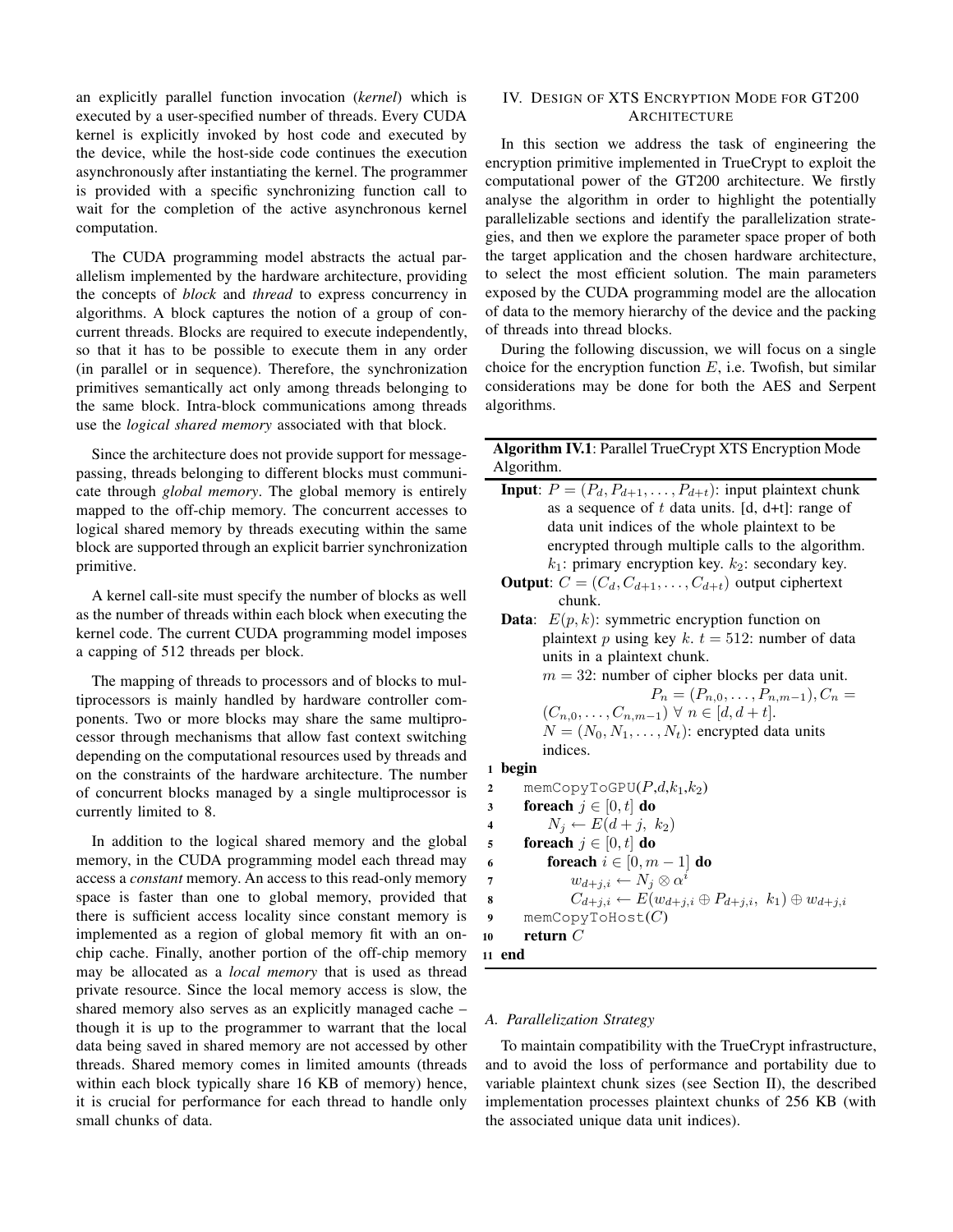Given the algoritm reported in Section II, we identify the innermost loop as fully parallelizable, due to the lack of direct inter-block dependencies. The outermost loop includes, in addition to the innermost loop, also the computation of  $\bar{n}$ . Since there is no loop-carried dependency, we can apply the *loop fission* transformation [5] to split the outermost loop in two loops, the first computing all values of  $\bar{n}$ , and the second computing the innermost loop. Algorithm IV.1 shows the corresponding parallelized code. The advantage of Algorithm IV.1 with respect to the original Algorithm II.1 lies in the fact that the entire outermost loop is now parallelizable (as highlighted by the use of foreach constructs), allowing the implementation to be composed of just two CUDA kernels, one for the computation of the  $N_i$  encrypted data unit indices, and one for the encryption of the cipher blocks.

**Algorithm IV.2**: Parallel TrueCrypt XTS Encryption Mode Algorithm.

|                | 1 begin                                                                    |
|----------------|----------------------------------------------------------------------------|
| $\overline{2}$ | memCopyToGPU $(P,d,k_1,k_2)$                                               |
| 3              | foreach $j \in [0, t]$ do                                                  |
| $\overline{4}$ | foreach $i \in [0, m-1]$ do                                                |
| 5              | $w_{d+j,i} \leftarrow E(d+j, k_2) \otimes \alpha^i$                        |
| 6              | $C_{d+j,i} \leftarrow E(w_{d+j,i} \oplus P_{d+j,i}, k_1) \oplus w_{d+j,i}$ |
| 7              | memCopyToHost(C)                                                           |
| 8              | return $C$                                                                 |
| $\mathbf Q$    | end                                                                        |

However, this construction still use two different CUDA kernels. Since setting up the execution of a kernel leads to a large overhead, it is worth investigating whether it is possible to obtain an implementation using a single kernel. Consider the original Algorithm II.1. If we replace the computation of a single  $\bar{n}$  (line 3) with the computation of m identical values  $\overline{N} = (\overline{n}, \overline{n}, \dots, \overline{n})$ , we obtain two innermost loops with the same loop bounds (from 0 to  $m - 1$ ). We can now apply the *loop fusion* transformation [5] to these innermost loops, to obtain Algorithm IV.2. While such an algorithm performs the computation of each  $\bar{n}$  m times, which may seem to lead to performance degradation, this degradation is limited both by the parallel execution of these computations and by the fact that the computation of these values eliminates the need to load them from memory, which would have otherwise led to a large number of concurrent and conflicting memory accesses. On the other end, having a single CUDA kernel greatly reduces the invocation overhead.

Regardless of the parallelization strategy chosen, the invocation of the encryption primitive requires a data transfer from the host main memory to the device global memory, including the plaintext chunk, the index of the first data unit, and the primary and secondary encryption keys. Conversely, on completion of the encryption, the computed ciphertext is transferred back to the host main memory.

## *B. Memory Allocation Design*

As reported in Section III, when engineering an algorithm for the GT200 architecture, a critical design decision is the allocation of data onto the different memories provided by the architecture, which in turn affects the way threads are split onto thread blocks. We also recall that every thread allocated to the same thread block may access a fast, 16 KB shared memory, while threads in different blocks may only communicate through the slower (but much larger) global memory, endowed with a read only cache. Multiple thread blocks may be allocated by the CUDA scheduler to the same multiprocessor, thus implicitly sharing the same hardware resources, including the shared memory.

In addition to the data described in Algorithm IV.1 and IV.2, we need to consider the data involved in the computation of the encryption algorithm, including both constants and temporary values. Like most symmetric key encryption algorithms, Twofish employs substitution boxes (*S-boxes*), that are frequently accessed during the encryption process. It is important to note that these accesses are non-local by design: temporally consecutive accesses do not refer to spatially adjacent memory locations. Specifically, Twofish employs 4 key dependent S-boxes, each 8 by 8 bit wide. To achieve a performance speedup, these S-boxes are expanded through precomputing the key dependencies and are thus used in an expanded form which occupies 4 KB of memory. In addition to the S-Boxes, Twofish uses a key expansion mechanism which outputs 160 bytes of key material; these data should also be stored in a low latency memory. Therefore, the total amount of data that should be loaded in a shared low latency memory is  $160+4096$  bytes, which allows us to use the shared memory, thus exploiting the low latency access provided by this explicitly accessed cache.

Note that constant values, such as S-boxes, could also be stored in the constant memory. Unfortunately, the access to the constant memory cache is single ported, in contrast with the 16 ports exposed by the shared memory. It is therefore sensible to choose the shared memory to store these constants since they will be accessed simultaneously by all threads. To save memory, the key for the data encryption is stored in the same space occupied by the index encryption key once the index encryption has ended. This allows the implementation to occupy less than 1/3 of the shared memory for each thread block, thus allowing multiple CUDA thread blocks to keep their data on the shared memory at the same time. This, in turn, enables faster context switching among the thread blocks on the same multiprocessor.

## *C. Thread Packing Strategy*

In principle, the number of threads per CUDA thread block is constrained by the width of the SIMT stream multiprocessor, which process 32 threads at the same time executing the same instruction. Thus, to maximize the usage of resources, the number of threads per block should be a multiple of 32. A further constraint imposed by the CUDA framework sets an upper limit of 512 threads per block. Since the threads in a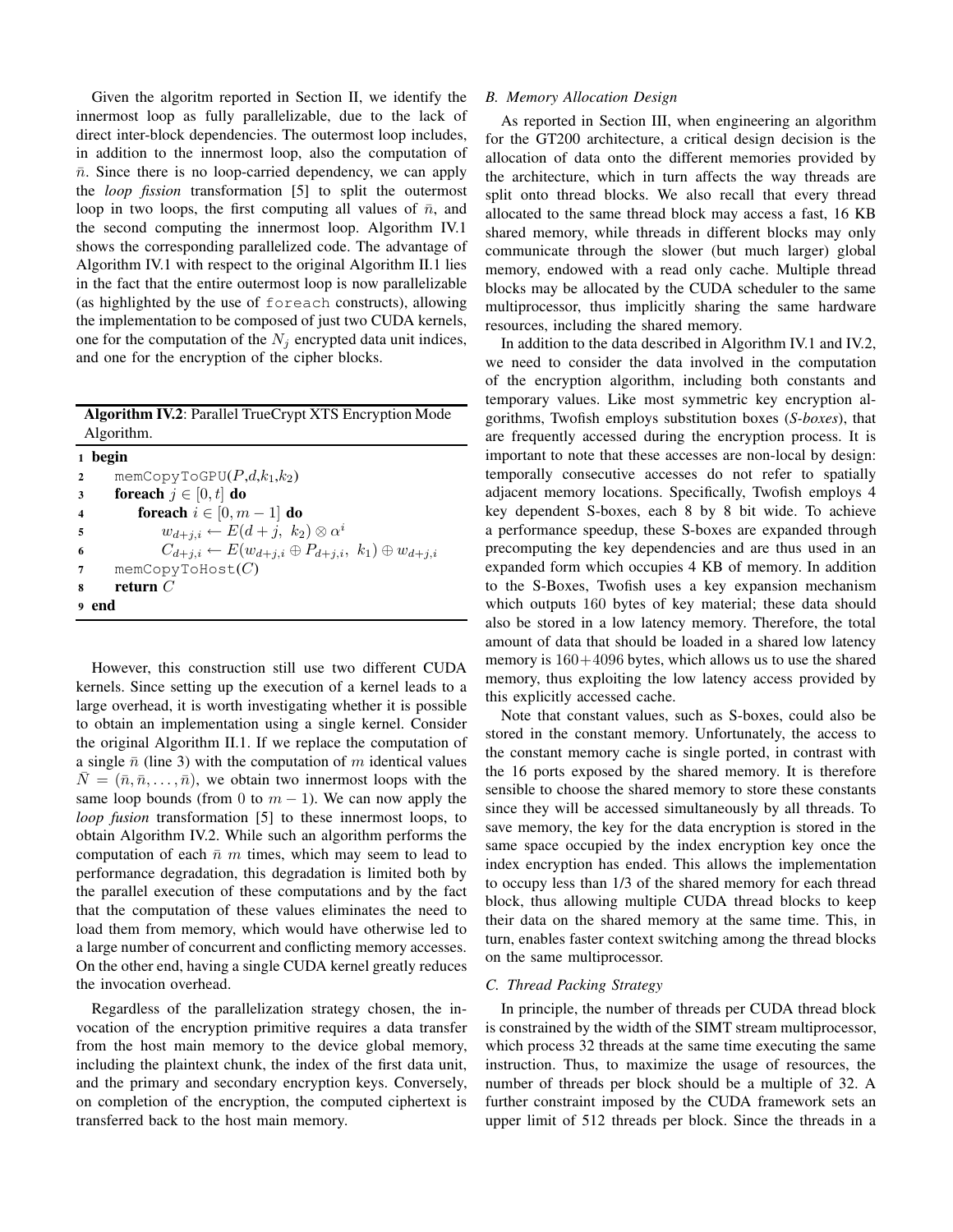block are divided in *warps* of 32 threads at the architectural level, and all threads in a warp concurrently execute the same instruction, to allow a degree of interleaving of different warps to hide memory latencies, it is advisable to have at least two warps per block, thus imposing a lower bound of 64 threads per block.

Having determined the four options of 64, 128, 256 and 512 threads per CUDA block, we need to explore this design space to determine the best choice for both parallelization strategies.

Once the number of threads per block  $t$  has been determined, we can establish the number of CUDA thread blocks as  $b = \frac{e}{t}$  where *e* is the number of cipher blocks in a plaintext chunk (fixed at  $2^{14}$  by the TrueCrypt framework).

## V. EXPERIMENTAL RESULTS

In this section, we conduct a thorough experimental campaign to validate the analysis presented in Section IV and provide a performance evaluation of the optimal solution identified.

## *A. Experimental Setup*

The experimental setup consists of a host system based on an Intel Core 2 Quad Q6600 clocked at 2.4 GHz, with an 8 MB L2 cache, and an NVidia GTX260 with 192 processing cores (equivalent to 24 stream multiprocessors) and 896 Mbytes of on-board GDDR3 memory. The CUDA toolkit used is version 2.1, installed on a Gentoo Linux system compiled for x86\_64 architecture. The host system offers a PCI-Express version 1 to connect the board.

All the tests have been conducted through issuing write requests on volumes with sizes ranging from 5 MB to 1 GB, to simulate various possible disk buffer sizes provided by modern Operating Systems to cluster physical write operations. The results are gathered as the mean of 30 trials, with a mean square error lower than 1% and were collected using realtime clock sampling primitives in order to achieve the maximum precision available from the system. For the GTX260 board, the timings were taken both with and without the memory transfer operation to and from the device, to evaluate the overhead.

## *B. Thread Packing Design Space Exploration*

The first batch of experiments explores the range of possible numbers of threads per CUDA block, from 64 to 512. The results shown in Figure 3 show that 256 threads represent the optimal choice for all plaintext sizes. This result is justified if we consider that, by architectural constraint, each stream multiprocessor has an issue queue that can accomodate 24 warps of 32 threads each. A block of 256 threads is composed by exactly 8 warps, which is the maximum power of 2 that is also a divider of  $24 - a$  power of 2 is needed to allow each block to have a number of threads that divides the number of cipher blocks in the plaintext chunk, while having a divider of the number of warps allocated in the issue queue allows the issue unit to switch among different blocks with minimal overhead.



Fig. 3. Comparison between different number of threads per block



Fig. 4. Comparison between timings with and without the memory transfer overheads



Fig. 5. Comparison between two kernels and a single one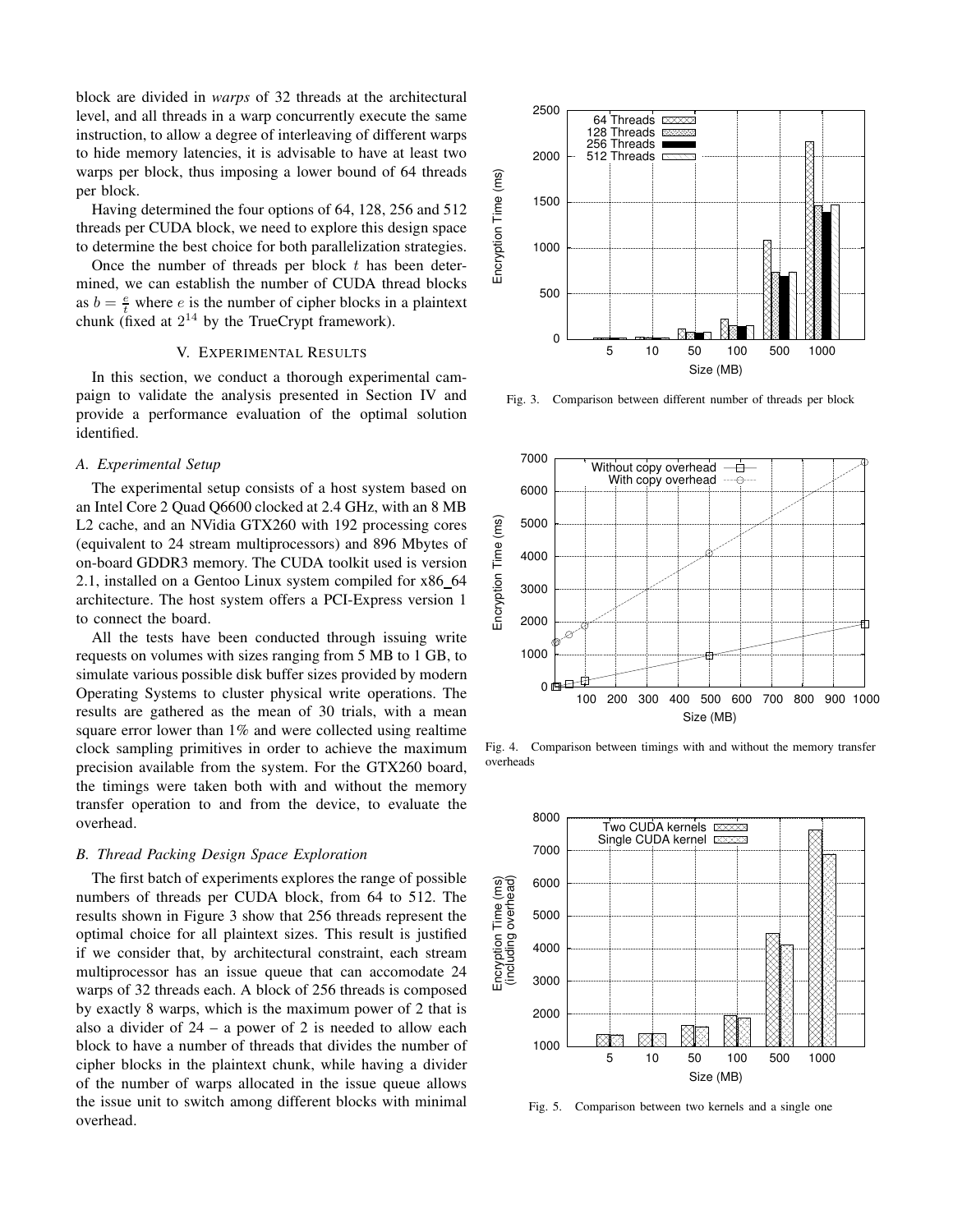

Fig. 6. Comparison between GPU and a quad core CPU

While these considerations might have led to identifying 256 as the optimal choice without exploration, one must take into account the fact that there are many temporary variables which the CUDA compiler may or may not spill to the shared memory, as well as the fact that a small part of the shared memory is used for system purposes by the CUDA framework, making the memory size not a power of 2.

### *C. Setup and Data Transfer Overhead Analysis*

After confirming the optimal number of threads per block to be used, we observed that the setup time and the memory transfers represent a significant cost when using the accelerator. As shown in Figure 4, there is both a fixed overhead which is due to the setup time necessary to wake up the board and a memory transfer overhead which grows linearly with the number of plaintext chunks processed. The fixed overhead amounts to 1326.26 ms while the linearly growing one is quantified in 0.86 ms per encryption primitive call (i.e. for transferring forth and back 256 KB of plaintext). Note that the memory tranfers cannot be entirely removed, but their cost might be reduced using PCI-Express 2.0, which supports twice the bandwith of version 1.

#### *D. Comparison of Parallelization Strategies*

Figure 5 shows the comparison of the two parallelization strategies identified in Section IV-A. We can see that the winning strategy is having a single kernel as shown in Algorithm IV.2. This means the increased contention for the shared memory and the kernel invocation overhead due to the split kernel of Algorithm IV.1 degrade the performance more than the increased computational effort undertaken in Algorithm IV.2.

#### *E. Performance Evaluation*

Figure 6 compares the performances achieved by our solution with the x86 64 implementation of TrueCrypt. The standard implementation of TrueCrypt is able to exploit parallelism on a multi-core system, assigning plaintext chunks in a round robin fashion to the available cores. The reported test have been conducted using all four cores offered by the host system.

For small sizes of data, the CPUs outperform the GPU, due to the heavy wake up overhead of the device. On heavier workloads, the CPU implementation does not keep up with the performances of the GTX260. The tradeoff point for the system used in the experiments is reached at a plaintext size of 184 MB against four cores, that is 46 MB of encryption per single core. The best speedup is achieved when dealing with one gigabyte wide write requests and it amounts to  $67\%$ . We want to underline that TrueCrypt keeps all the cores of the host machine under full load when encrypting the data, while the GPU implementation keeps the system load well under 10% on a single core – mainly due to disk interrupt handling.

The results show a graphic board can be successully employed as a cryptographic accelerator on desktop systems. Tweaking the system buffer size and writeback frequency can help in doing writeback calls nearer to the tradeoff point. In a Network Area Storage system, the GPU implementation can provide a maximum throughput of 152 MB/s against the 92 MB/s provided by the CPU, without lowering the capability of the system to deal with network transfers.

## VI. CONCLUSIONS AND FUTURE WORKS

In this paper, we addressed the optimized mapping of the Truecrypt disk encryption primitive for the NVidia GT200 architecture, describing how to correctly tune the design parameters, including data allocation, thread packing, and parallelization strategy. Overall, our implementation of TrueCrypt running on a NVidia GTX260 GPU outperforms by 67% the baseline implementation running on a four core CPU. Thus proving the viability of using graphic coprocessors as effective accelerators for disk encryption both for single users and entryto mid-level network area storage systems. This solution is particularly cost-effective expecially in the enterprise setting where it offers resonable performances without resorting to expensive and not so flexible ad-hoc hardware accelerators.

#### **REFERENCES**

- [1] TrueCrypt: Free Open Source On-The-Fly Encryption. http://www.truecrypt.org.
- [2] IEEE Standard for Authenticated Encryption with Length Expansion for Storage Devices. *IEEE Std 1619.1-2007*, pages c1–45, 16 2008.
- [3] IEEE Standard for Cryptographic Protection of Data on Block-Oriented Storage Devices. *IEEE Std 1619-2007*, pages c1–32, 18 2008.
- [4] Ross J. Anderson, Eli Biham, and Lars R. Knudsen. The case for serpent. In *AES Candidate Conference*, pages 349–354, 2000.
- [5] David F. Bacon, Susan L. Graham, and Oliver J. Sharp. Compiler transformations for high-performance computing. *ACM Comput. Surv.*, 26(4):345–420, 1994.
- [6] Debra L. Cook, John Ioannidis, Angelos D. Keromytis, and Jake Luck. CryptoGraphics: Secret Key Cryptography Using Graphics Cards. In Alfred Menezes, editor, *CT-RSA*, volume 3376 of *Lecture Notes in Computer Science*, pages 334–350. Springer, 2005.
- [7] Joan Daemen and Vincent Rijmen. *The Design of Rijndael: AES The Advanced Encryption Standard*. Springer, 2002.
- [8] Mohamed Abo El-Fotouh and Klaus Diepold. Statistical testing for disk encryption modes of operations. Cryptology ePrint Archive, Report 2007/362, 2007. http://eprint.iacr.org/.